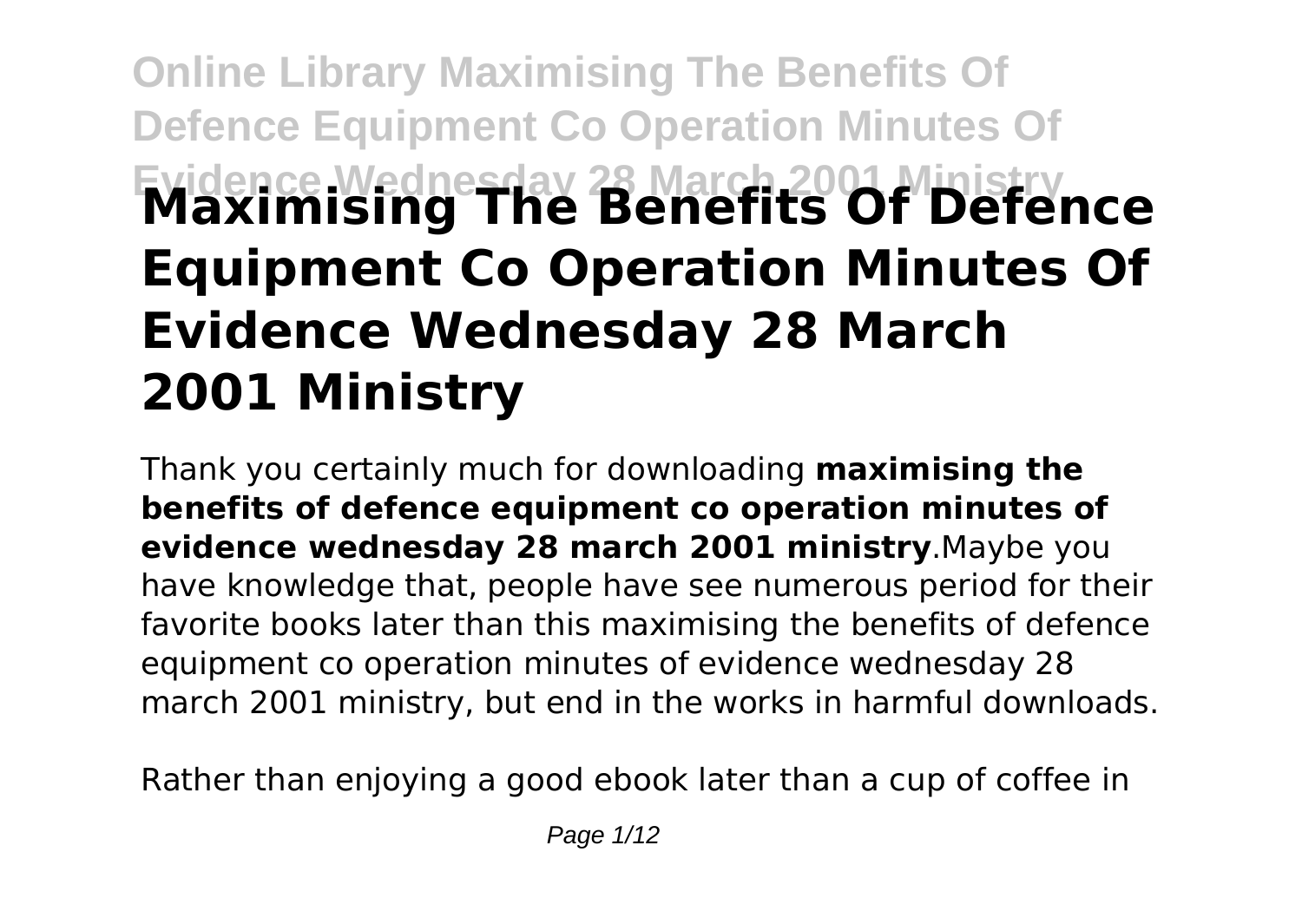**Online Library Maximising The Benefits Of Defence Equipment Co Operation Minutes Of Evidence Wednesday 28 March 2001 Ministry** the afternoon, instead they juggled with some harmful virus inside their computer. **maximising the benefits of defence equipment co operation minutes of evidence wednesday 28 march 2001 ministry** is genial in our digital library an online permission to it is set as public consequently you can download it instantly. Our digital library saves in compound countries, allowing you to get the most less latency period to download any of our books with this one. Merely said, the maximising the benefits of defence equipment co operation minutes of evidence wednesday 28 march 2001 ministry is universally compatible past any devices to read.

In the free section of the Google eBookstore, you'll find a ton of free books from a variety of genres. Look here for bestsellers, favorite classics, and more. Books are available in several formats, and you can also check out ratings and reviews from other users. Page 2/12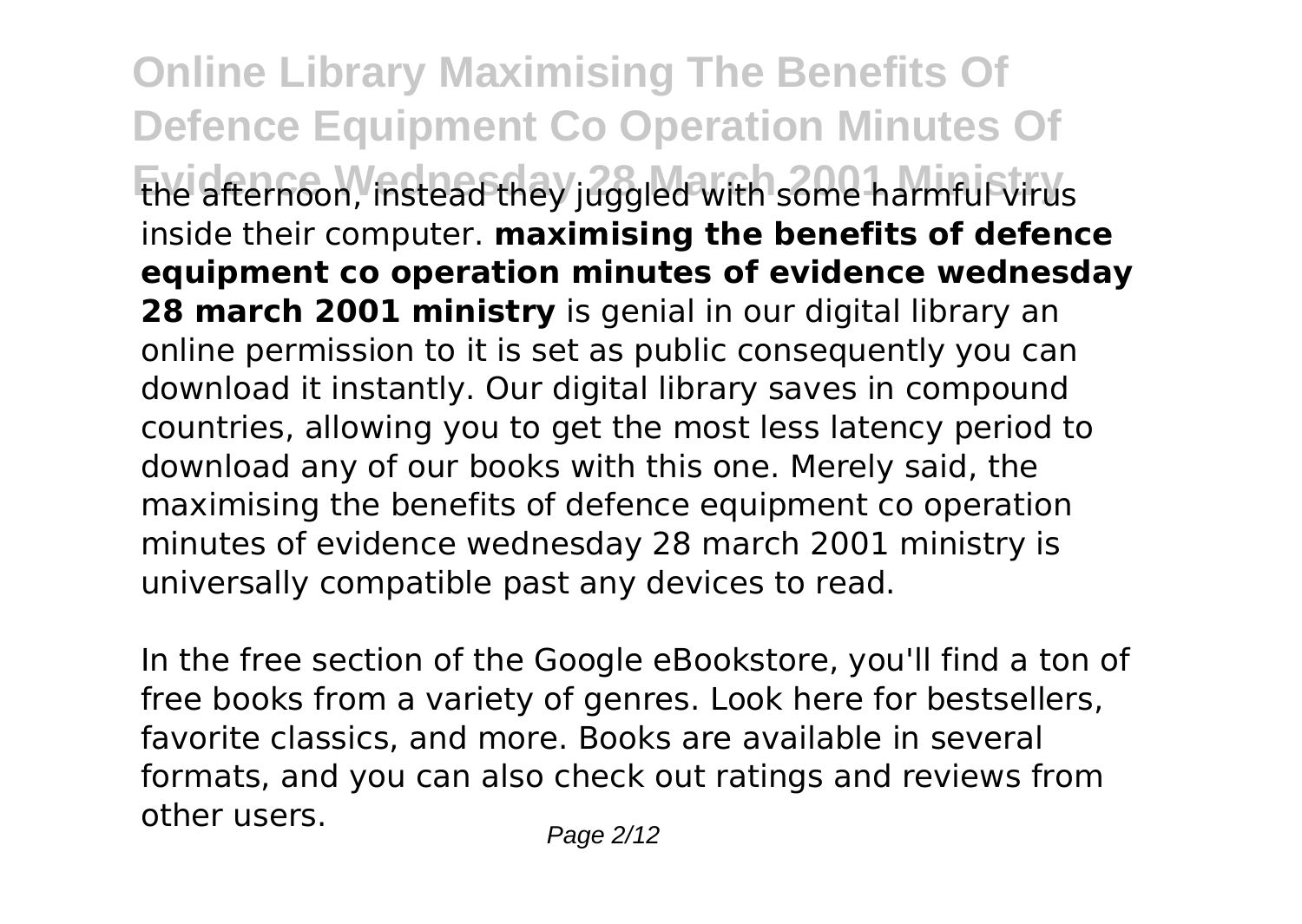# **Online Library Maximising The Benefits Of Defence Equipment Co Operation Minutes Of Evidence Wednesday 28 March 2001 Ministry**

## **Maximising The Benefits Of Defence**

Ministry of Defence: Maximising the Benefits of Defence Equipment Co-Operation. "Defence equipment acquisition is an inherently complex and often expensive task. Co-operation adds another layer of complexity, but it offers economic, military, industrial and political benefits. In the past not all of these benefits have been secured.

# **Ministry of Defence: Maximising the Benefits of Defence**

**...**

MAXIMISING THE BENEFITS OF DEFENCE EQUIPMENT CO-OPERATION ensures that the potential opportunities to rationalise and integrate the various multilateral research forums are taken full advantage of; encourages the co-operative use of research and testing facilities and ensures that in commissioning new facilities or modernisipg existing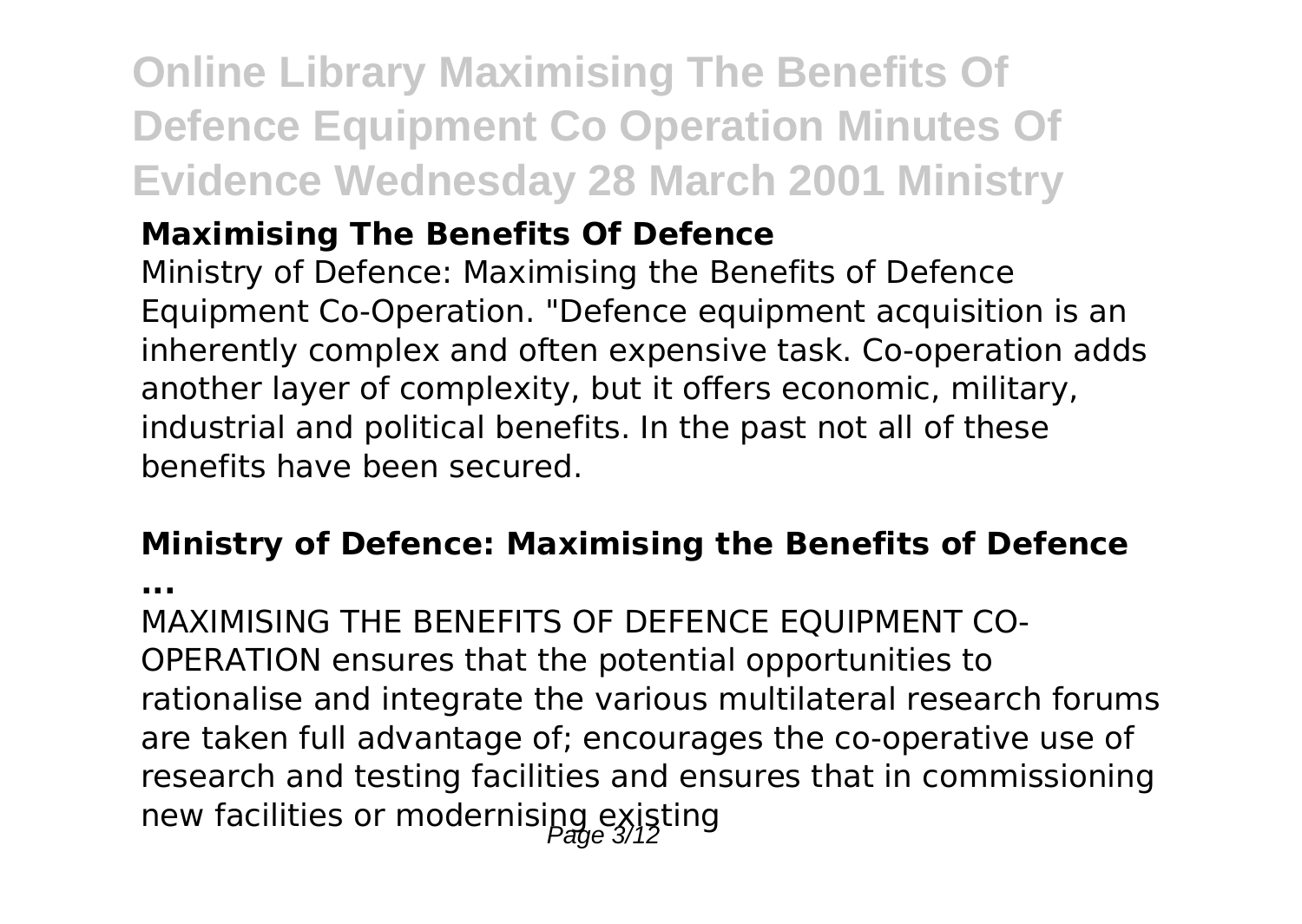# **Online Library Maximising The Benefits Of Defence Equipment Co Operation Minutes Of Evidence Wednesday 28 March 2001 Ministry**

### **Maximising the benefits of defence equipment cooperation**

Rob Bourke's new study, Defence projects and the economy, lets us draw important lessons for maximising the economic benefits of building military equipment in Australia. As the study states, 'domestic builds tend to be economically advantageous if characterised by high Australian content, significant spillovers, a workforce drawn from the ranks of the long term unemployed, opportunities ...

#### **Maximising the economic benefit of Australia's defence**

**...**

maximising the benefits of defence equipment co operation minutes of evidence wednesday 28 march 2001 ministry Oct 01, 2020 Posted By Eiji Yoshikawa Media Publishing TEXT ID d110efda2 Online PDF Ebook Epub Library house of commons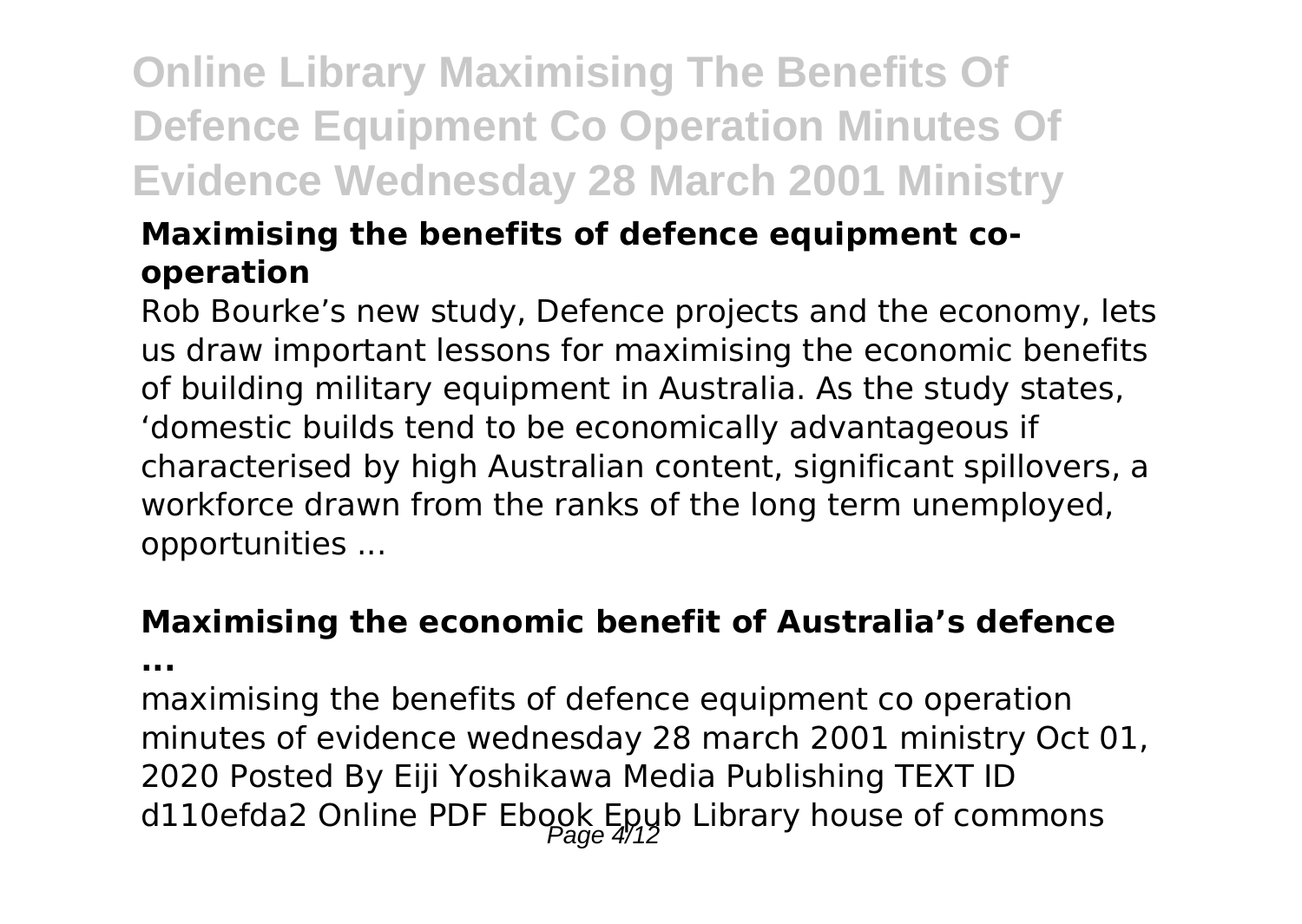**Online Library Maximising The Benefits Of Defence Equipment Co Operation Minutes Of Evidence Wednesday 28 March 2001 Ministry** papers by great britain parliament house of commons committee of public accounts david davis the stationery office isbn 9780102428018 from

### **Maximising The Benefits Of Defence Equipment Co Operation ...**

After age 62, the benefit becomes 2.5% times the number of years of service times the average member's highest 36 months of basic pay. It's in favor of the longer serving military member, so the incentive is to remain on active duty longer before retiring.

#### **How to Maximize Your Retirement and Benefits From the**

**...**

maximising benefit from defence research t he defence industrial strategy1 emphasised the need to ensure our research is aligned to capability needs that it is of the necessary quality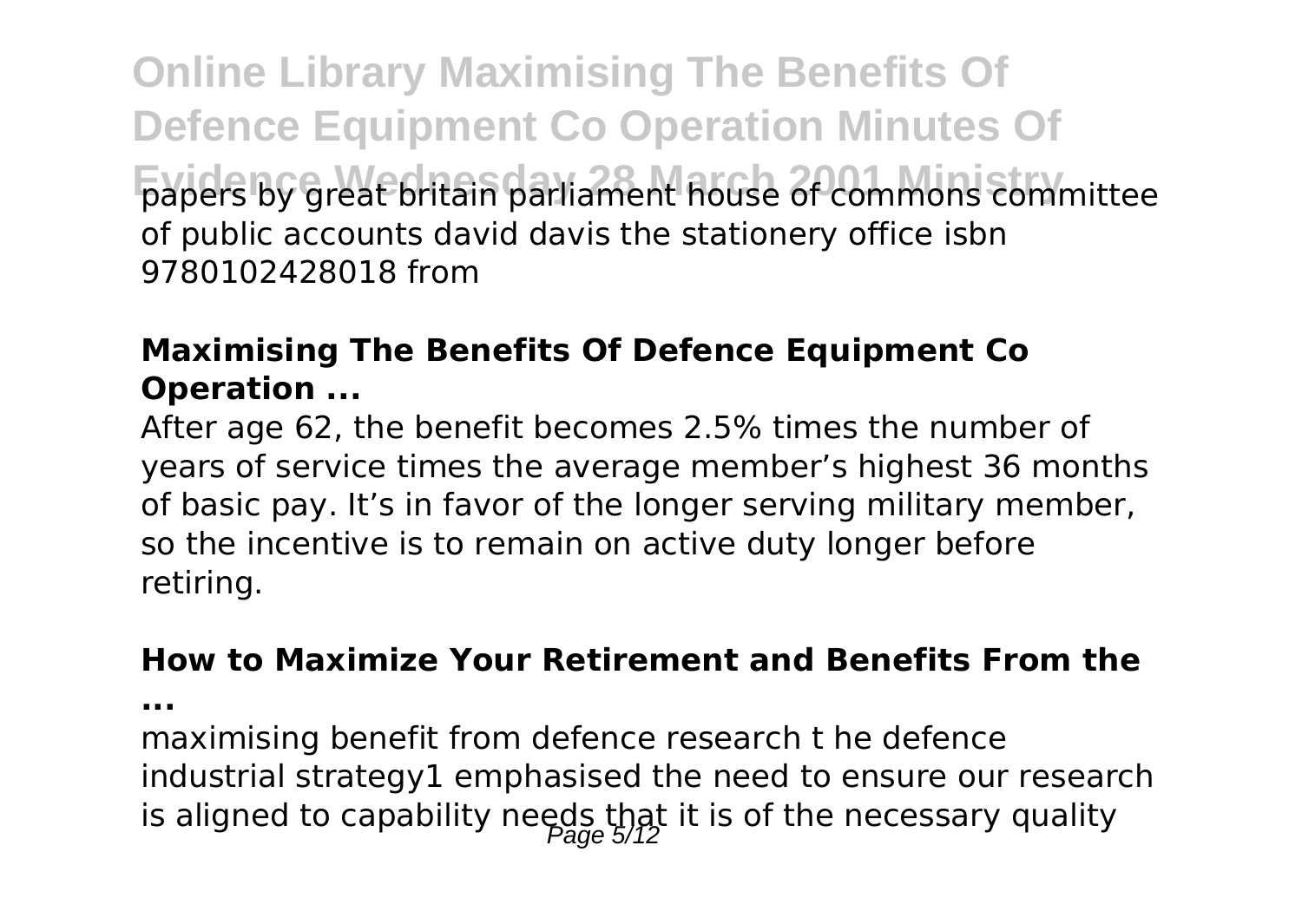**Online Library Maximising The Benefits Of Defence Equipment Co Operation Minutes Of Evidency Exploited and that we get best value for money from** our investment we announced in the strategy that we had set in place an evidence based

### **Maximising The Benefits Of Defence Equipment Co Operation ...**

Keogh joins hosts Phil Tarrant and Steve Kuper to discuss feedback from Australia's defence industry as they pivot to respond to the challenges of COVID-19 and the local push to develop a truly sovereign defence industry capability. Building on this, Keogh will expand on the growing need for government to support the development of strategic resource assets, learning the lessons from allies.

# **INSIGHT: Maximising local industry ... - Defence Connect**

I strongly urge all servicemembers to utilize the military education benefits that they have earned. But it is equally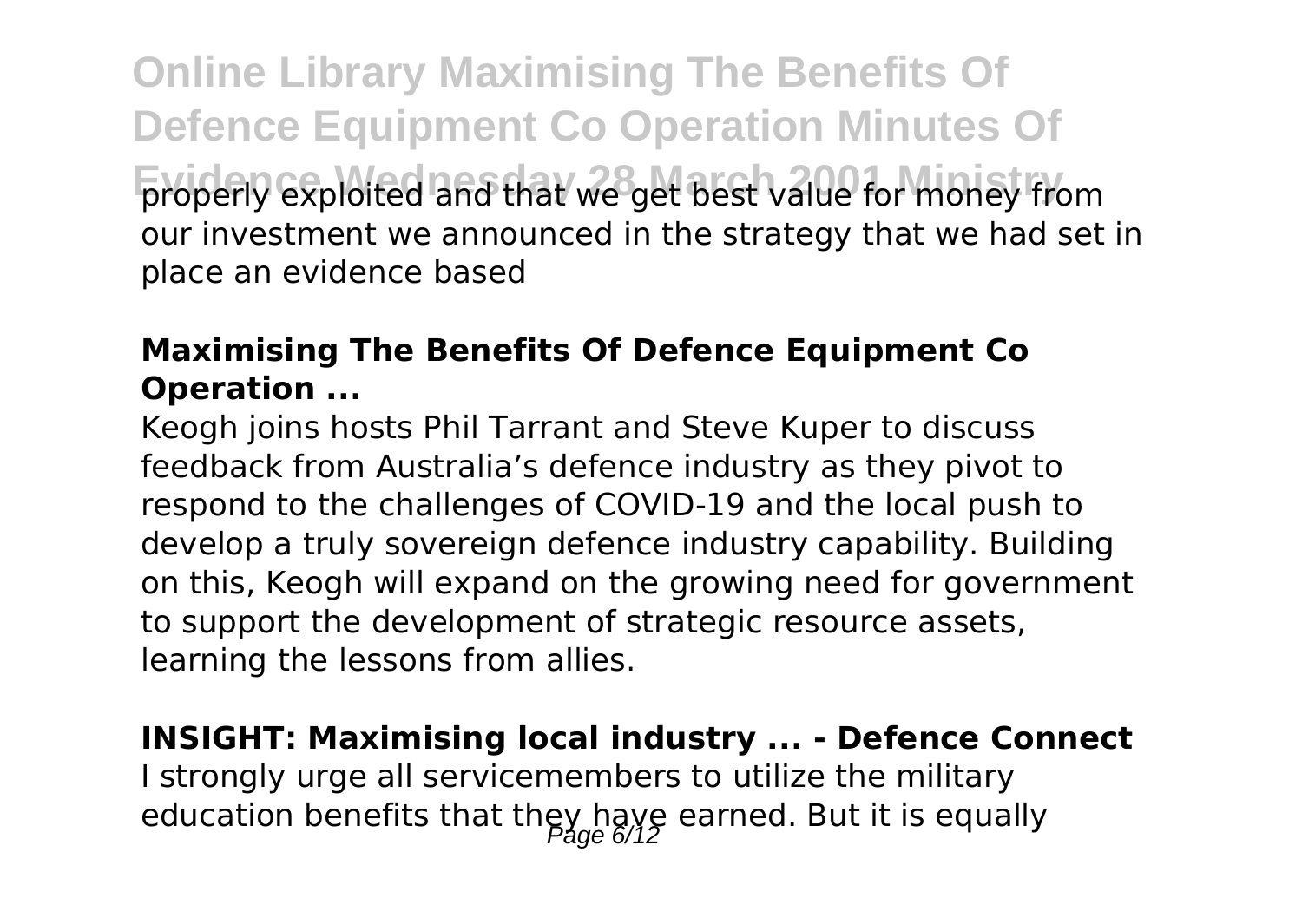**Online Library Maximising The Benefits Of Defence Equipment Co Operation Minutes Of Evidence Wednesday 28 March 2001 March 2008 March 2008 Wednesday in the attendum** academic credit for military training and experience. The appearance of U.S. Department of Defense (DoD) visual information does not imply or constitute DoD endorsement.

# **Maximizing Military Education Benefits: An Insider's View**

**...**

In defence of the curator: maximising museum impact. Timothy A.M. Ewin ... those of us who have come together to create the Campaign for Good Curatorship explore the generic benefits of curators and their collections ... we conclude that properly trained and integrated curators are vital to maximising a museum's impact and accessibility and ...

#### **In defence of the curator: maximising museum impact ...**

Maximising the benefits and minimising the risks of Artificial Intelligence The EU must ensure it is not left behind in the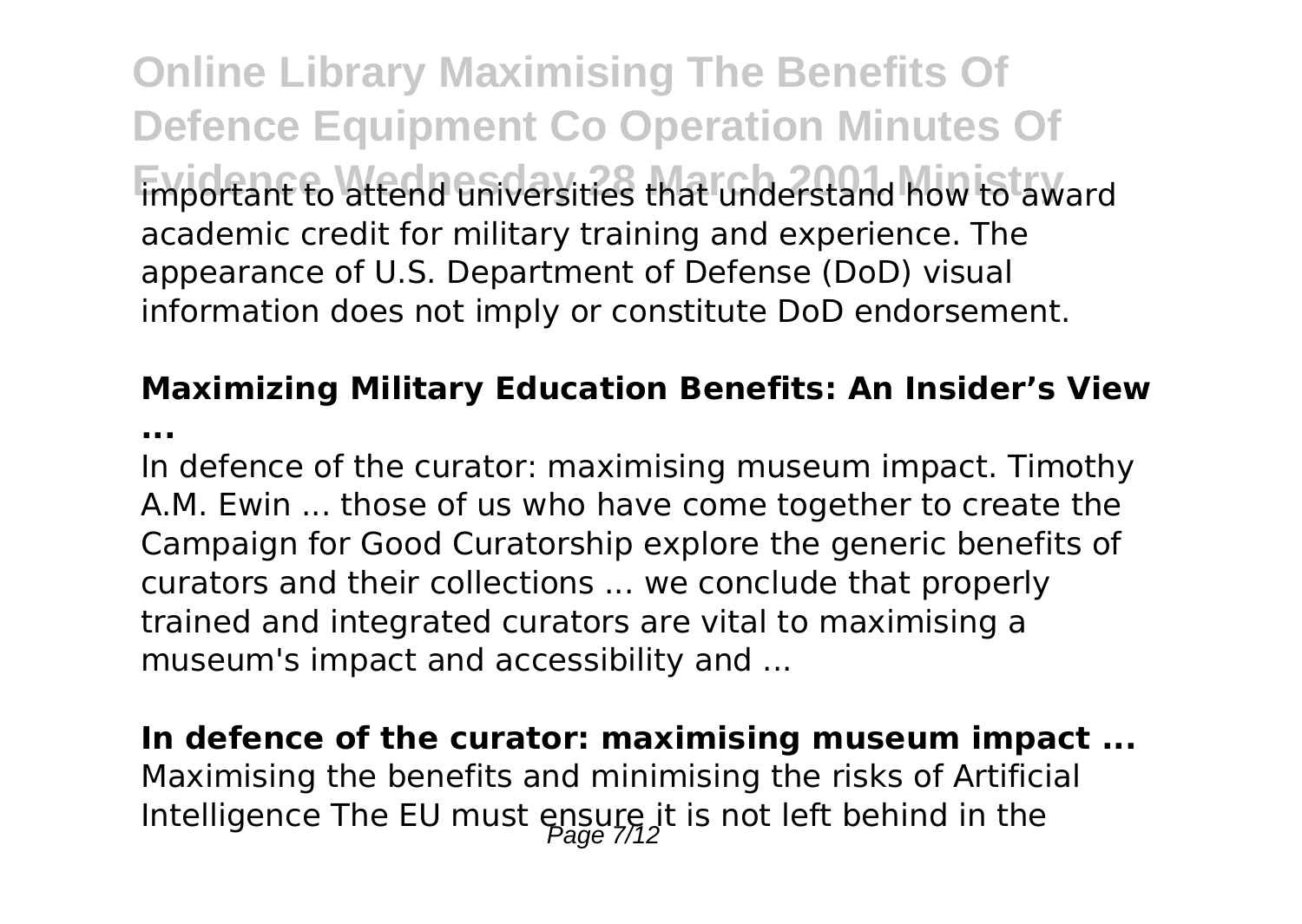**Online Library Maximising The Benefits Of Defence Equipment Co Operation Minutes Of** Fapidly growing AI sector, while making sure that it pays due respect to the ethics and potential risks, writes Dan Nica.

# **Maximising the benefits and minimising the risks of ...**

Maximizing Defense Advantages In Jurisdictional Discovery By Richard Beaulieu, Andrew Gann and Travis Gunn May 21, 2020, 6:01 PM EDT Law360 (May 21, 2020, 6:01 PM EDT) --

## **Maximizing Defense Advantages In Jurisdictional Discovery ...**

activity and have failed to reap the benefits of their investment in risk management. In our view, ... Insights on governance, risk and compliance — Maximizing value from your lines of defense Integrated LOD operating model 2Smart Control — Transforming controls to reduce cost, enable growth and keep the business safe, January 2013.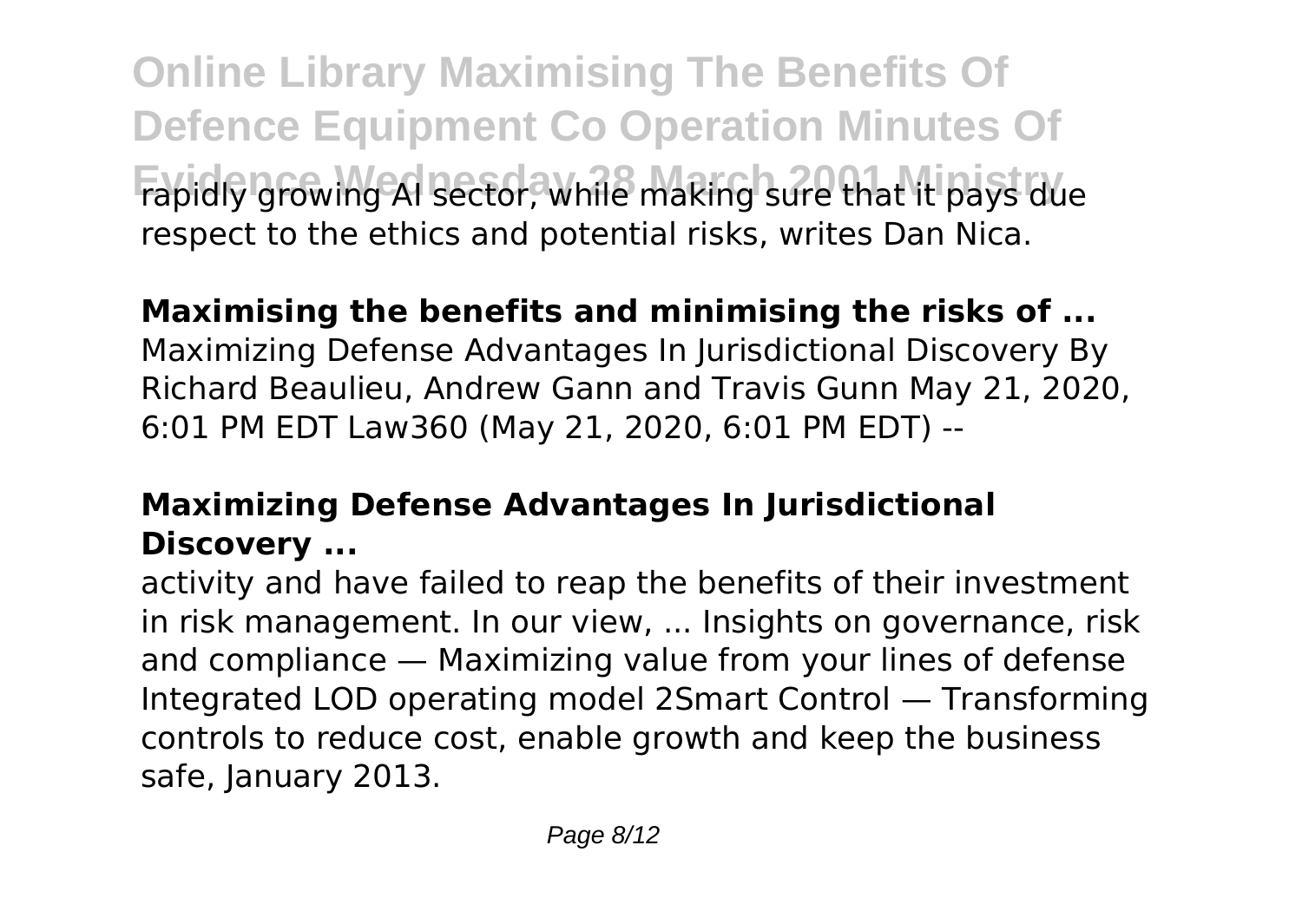# **Online Library Maximising The Benefits Of Defence Equipment Co Operation Minutes Of Evidence Wednesday 28 March 2001 Ministry December 2013 Maximizing value from your lines of defense**

Editorial: Let's work to maximize the benefits from Omaha's recycling program Dec 6, 2020 "Omaha's launch of new trash and recycling carts opens up a promising new possibility.

#### **Editorial: Defense bill, important to Nebraska and the ...**

Maximising talent through diversity and inclusion ... We each have a responsibility to drive change within the Front Line Commands and within defence. ... Benefits Births, deaths ...

#### **Maximising talent through diversity and inclusion - GOV.UK**

Hence, this is the right moment for a check-up of what has been achieved so far and to listen to Member States' views in order to maximise the benefits for them. Member States' ownership through embedding the EU defence tools into their national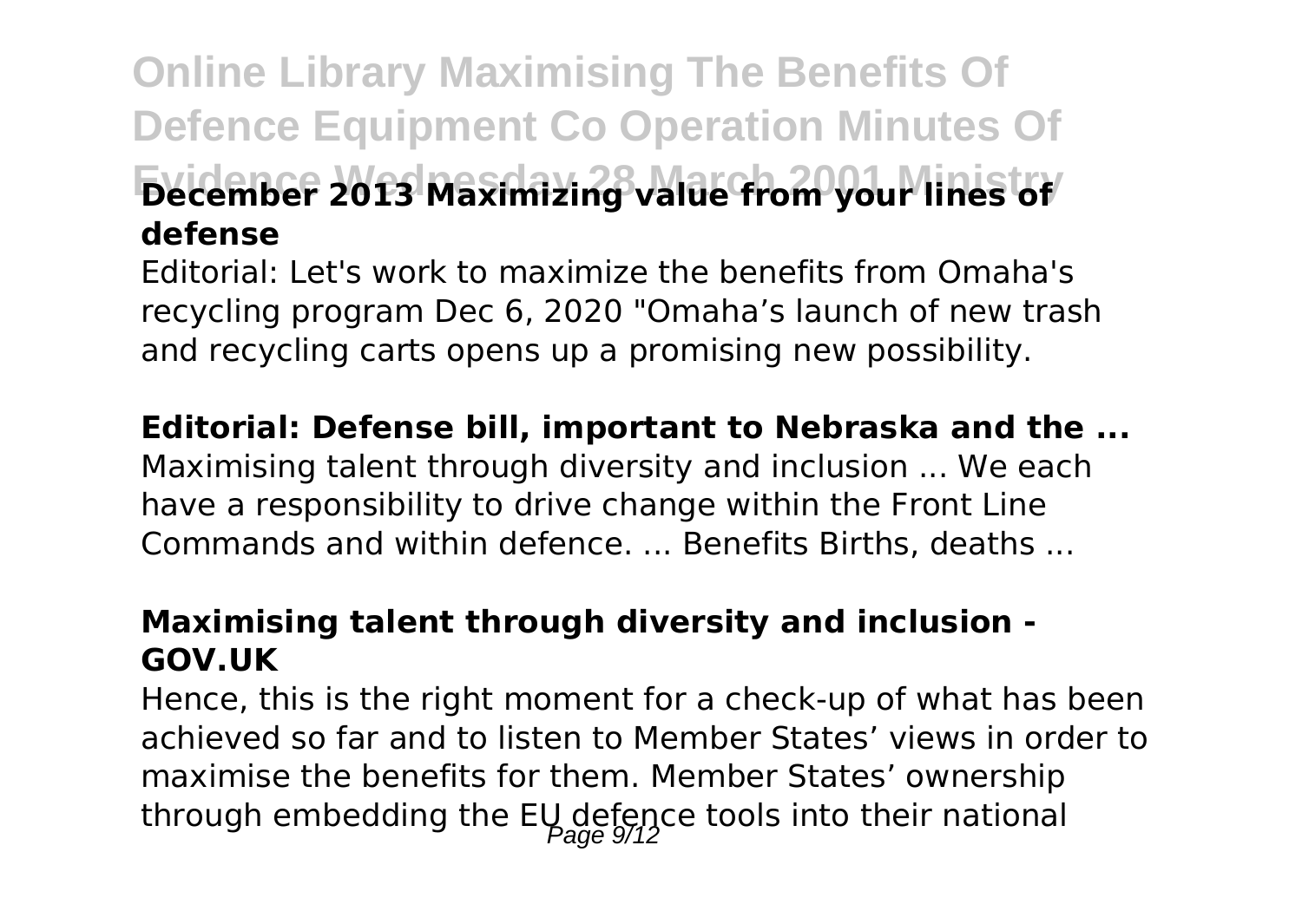**Online Library Maximising The Benefits Of Defence Equipment Co Operation Minutes Of Evience planning processes is crucial for their success", stated** Mr Ruutu.

#### **Maximising EU defence tools impact on national planning ...**

To address these two questions, I'd like to recommend seven strategies to maximize your investment in executive benefits: 1. Compare your benefits to best-in-class.

#### **Seven Strategies To Maximize The Impact Of Executive Benefits**

guide defense investments (i.e. choices between alternative projects or programs to achieve a given mission/goal). A significant challenge in applying CBA to defense decisions is the complex and often controversial task of measuring "benefits." At the highest national strategic level, "benefits" of a specific defense policy7  $P_{\text{a}q}$ e 10/12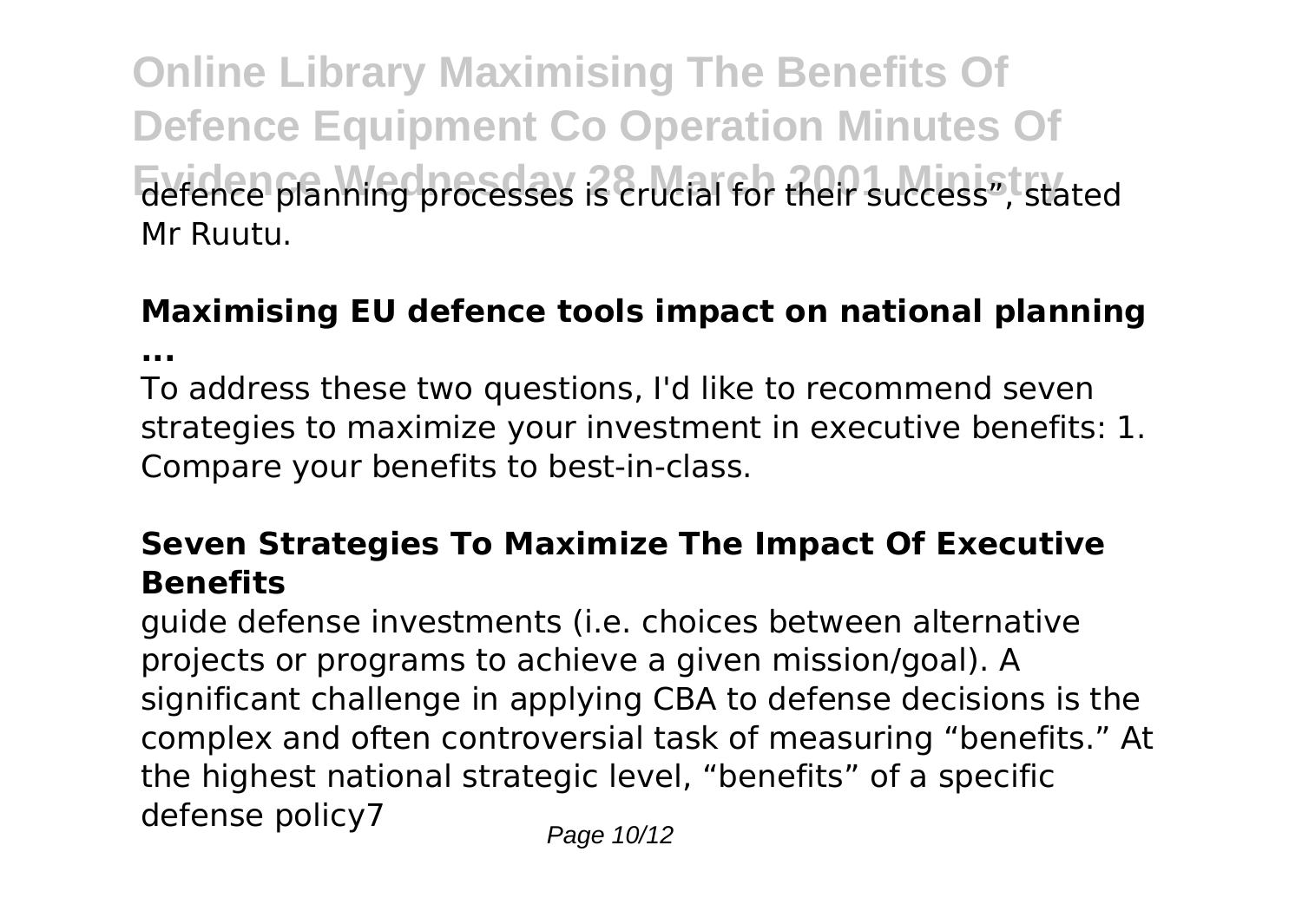# **Online Library Maximising The Benefits Of Defence Equipment Co Operation Minutes Of Evidence Wednesday 28 March 2001 Ministry**

## **CHAPTER 1 INTRODUCTION Military Cost-Benefit Analysis (CBA ...**

Maximising the value of HR business partnering ... The business benefits of HR business partnering ... DWP Ministry of Defence Elior Standard Life English Heritage Stryker Esca Food ...

### **Maximising the value of HR business partnering**

Maximising the benefits to the UK Opened by Lieutenant General Sir Simon Mayall (Retd) Former Middle East Adviser Ministry of Defence with Mr Danny Payne Managing Director FCO Services & speakers to be confirmed Followed by a round table discussion including Mr Tim Ripley Journalist Sunday Times & Jane's Defence Weekly &